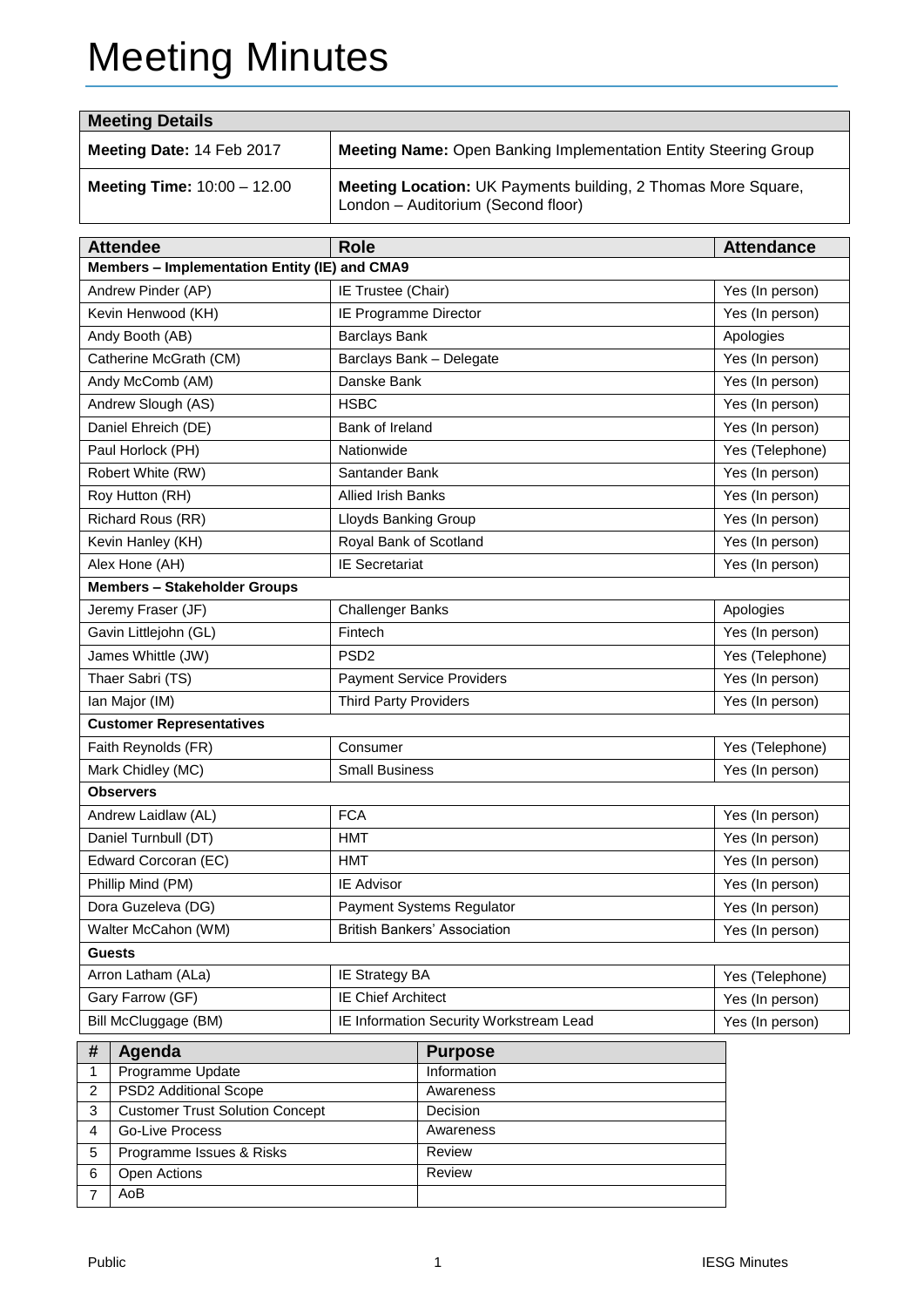### **Agenda item 1** – Programme Update

AP opened the meeting and welcomed the members, it was noted that any final amendments to the previous minutes should be raised and once updated; the revised minutes will be recirculated.

KH provided an update on the programme status:

- The overall status for the programme was reported as Amber for Open Data and Read / Write, with 6 of 9 CMA9 reporting Green but with an overall status of Amber for the Open Data delivery. The final baseline data dictionary API set v1.2.4. has been released as the reference point for End to End Testing. Third Party Providers have now been identified and are participating in testing. Go-Live for the 3<sup>rd</sup> of March including Commercial Credits Cards, which was previously scheduled for 31<sup>st</sup> March is in scope also and on track.
- Read/Write is progressing and moving forward to a final design of the overall architecture, alignment to PSD2 and assessment of additional scope items underway. A set of Agile Design Workshops have been scheduled to improve collaboration with industry and also to expedite requirements to enable an earlier release of the Beta API set at the end of April 2017.
- PH noted that there needs to be an emphasis on capturing requirements and using the expertise of the group to document the intended outcome through the design process and assessment of doability. CM stated there needs to be a short term focus on the alignment of Open Banking and PSD2 to understand where the CMA remedies and PSD2 requirements merge.
- **ACTION\_SG016:** Steering Group Forward Agenda to be produced, outlining future topics of discussion and decisions required.

#### **Agenda item 2** – Go-Live Process

To follow on from the Programme update, this agenda item was brought forward; KH presented the Go-Live Process and key points are noted below:

- A high level view of the approach, including example testing documentation and readiness document. Two extraordinary IESG meetings are required to support the Go-Live decision process. Details of the full approach will be shared with the CMA9 Programme Management Group (PMG) and guidance will be provided to complete the Go-Live Readiness Statement.
- A query was raised regarding the CMA9 being required by Nesta to sign-off the quality of the institutions data, AP stated the Go-Live process and Nesta is not directly linked. GL asked how the programme will assess the Go-Live is in the spirit of the CMA remedies and ready for future releases and wider adoption by industry. AP stated that input has been sought from the Stakeholder Groups in the decision making process to produce v1.2.4 of the data and API set, also a schedule and roadmap of future releases is being defined and agreed with the CMA9 and participate up take will be considered as part of defining the timeline.
- AL stated that the extent of which the data is being released is one of the main outcomes for the customers. Performance measurements and indictors are required to be able to map back to intended customer experience and assess performance. Third Party Providers accessibility is also an evaluation criteria that will provide an indication of performance. MC mentioned that competition will occur and improve as the adoption of the technology increases.
- A request was raised to capture a Deficiencies List to capture any requirements which will be included in the post Go-Live data release. **ACTION\_SG017:** A list of Change Requests and concerns that have been flagged across the relevant workstreams, with a particular focus on release 1.2.4. IM no formal issues had been raised by the Third Party Providers as part of testing to date, however there is a potential risk of misunderstanding the data fields. 4 of the 6 data sets including credit line and credit brokerage, which may have consent and regulatory restrictions.
- It was noted that this group will make the recommendation to the Implementation Trustee and if required an element of judgement will be employed.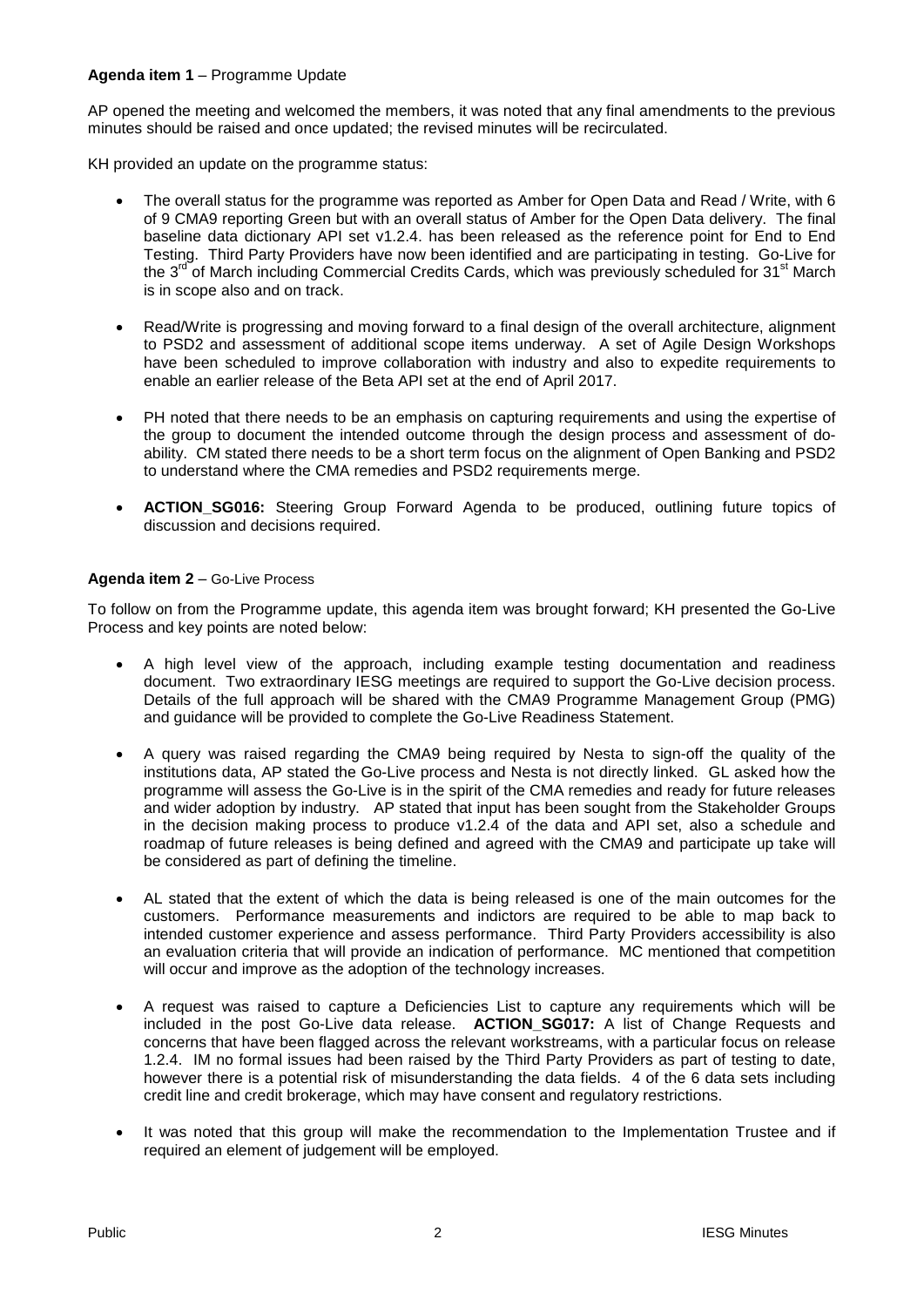#### **Agenda item 3** – PSD2 Additional Scope

GF provided an update on the Read/Write Architecture and key points are noted below:

- An overview of the proposed scope extension to the CMA Order was presented as a comparison of what is in scope of Open Banking and what is deemed as additional scope elements related to PSD2. It was noted that further discussions are required to perform analysis to finalise the scope and gain agreement on which elements are in and out of scope.
- JW confirmed the PSD2 Stakeholder Group will contribute to the architectural work being led by the IE but suggested a two-step approach to defining the scope, (a) a restrictive PSD2 scope which is aligned with Open Banking and (b) a timeline and approach for defining the revised scope to be brought back to IESG for ratification. **ACTION\_SG018:** Schedule and approach to produce Open Banking / PSD2 scope, statement high level requirements and FCA/HMT regulatory timetable. AP queried where the work will be completed as the creation of the assumptions requires considered management. EC stated that it is the clear intent of HMT for full alignment of Open Banking and PSD2 to occur. IM noted clarity is required between the CMA Order and PSD2 Directive in relation to the payments vs. transactions and the requirement for transactions to be double checked.
- **DECISION** D003: The following points were noted (a) GF to lead the PSD2 architectural work with input from the PSD2 stakeholder constituents (b) seed funding for Open Banking resource to support with the scope and requirements analysis.

#### **Agenda item 4** – Customer Trust Solution Concept

BM presented the design concept for the Customer Trust Solution Concept and key points are noted below:

- A licensing and accreditation process that compliments the FCA authorisation process was presented to the group. This process also supports the participant registration process. The Triangle of Trust which illustrates the relationship between OBS, AISP/PISP and ASPSPs, FR raised a query related to how will the Open Banking Service (OBS) govern data sharing between TPP to TPP, this will be trust elements and tracking of secure connections. The OBS will issue security certificates, which is defined as the relationship between the ASP and TPP. The OBS will also perform a regular review of the workflow between the FCA, Public Registry and the Operational Governance Body.
- A set of 4 recommendations were put forward to support the development of the OBS Trust Framework.
- GL mentioned that although supportive of the recommendation, no Stakeholder Group representation had been included in the design work to produce this concept, also that the Liability Model need to be considered as part of the design process and lastly the overall strategy for certain element remained unclear. FR stated a "laundry list" of items is required to the Forward Agenda and future topics of discussion. AP requested GL to consider ways of working to manage the Liability Model discussion, PSD2 alignment and Stakeholder Group interactions. **ACTION\_SG019:** Produce a list of items that need to be considered for Read / Write and PSD2 implementation and a proposal of how to generate recommendations to IESG.
- **DECISION D004:** Approved four areas of recommendation, (a) Open Banking continues development of the Trust Framework, (b) OB Operational Governance Body is responsible for live operations, (c) the Trust Framework supports and enables PSD2 compliance including Strong Customer Authentication (SCA) and (d) the Trust Framework creates a platform for future iterations of the solution.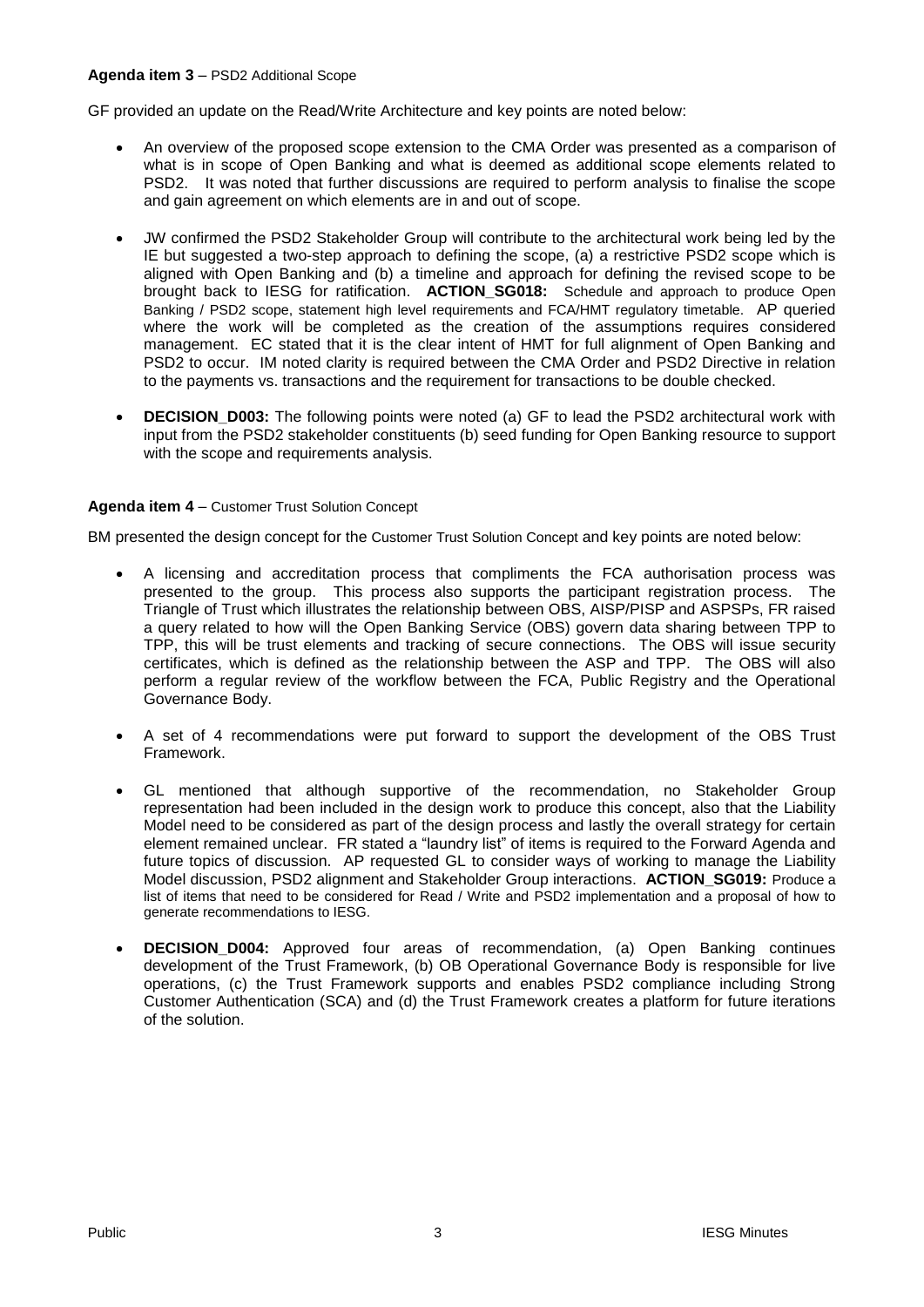## **Agenda item 5** – Programme Issues & Risks

Due to limited time, the issues and risks were noted but not reviewed in detail.

## **Agenda item 6** – Open Actions

All of the previous actions were referenced as part of the meeting.

# **Agenda item 7** – Any of Business (AoB)

There were no items of AoB recorded at this meeting.